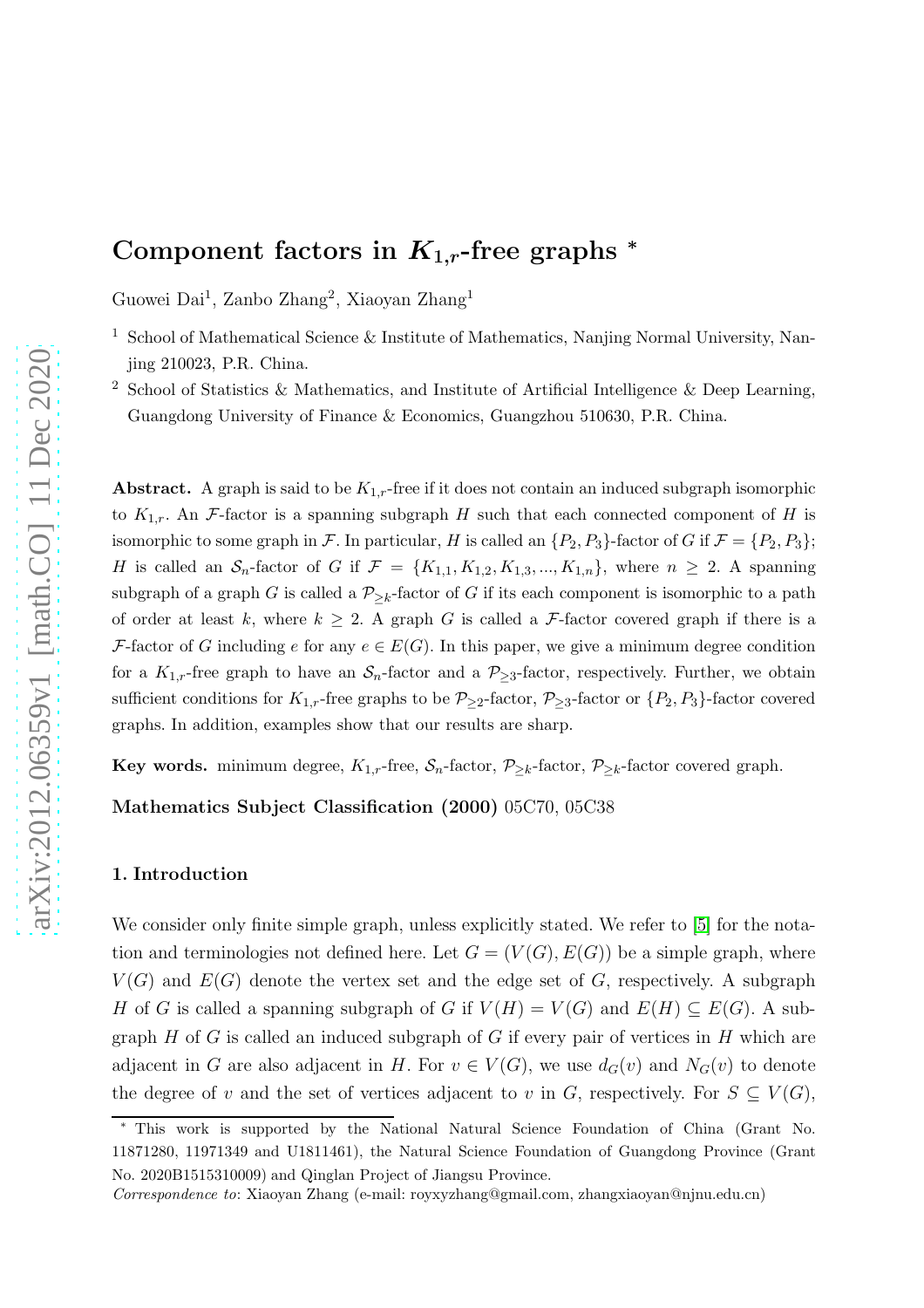we write  $N_G(S) = \bigcup_{v \in S} N_G(v)$ . We use  $\delta(G)$  to denote the minimum degree of a graph G. We denote by  $K_m$  the complete graph of order m.

A graph of order  $r + 1$  is called  $K_{1,r}$  with center vertex u if it has the vertex set  $\{u, u_1, u_2, \ldots, u_r\}$  and edge set  $\{uu_1, uu_2, \ldots, uu_r\}$ , where r is an integer with  $r \geq 2$ . We use  $S_n$  to denote the set  $\{K_2, K_{1,2}, K_{1,3}, ..., K_{1,n}\}$ , where  $n \geq 2$ . For an integer  $r \geq 3$ , we say that a graph G is  $K_{1,r}$ -free if G does not contain an induced subgraph isomorphic to  $K_{1,r}$ . In particular, a graph is said to be claw-free if it is  $K_{1,3}$ -free.

For a family of connected graphs  $\mathcal F$ , a spanning subgraph H of a graph G is called an F-factor of G if each component of H is isomorphic to some graph in  $\mathcal F$ . In particular, H is called an  $S_n$ -factor of G if  $\mathcal{F} = \{K_2, K_{1,2}, K_{1,3}, ..., K_{1,n}\}\$ . A spanning subgraph H of a graph G is called a  $\mathcal{P}_{\geq k}$ -factor of G if every component of H is isomorphic to a path of order at least k. For example, a  $P_{\geq 3}$ -factor means a graph factor in which every component is a path of order at least three. A graph G is called a  $P_{\geq k}$ -factor covered graph if there is a  $P_{\geq k}$ -factor of G covering e for any  $e \in E(G)$ .

Since Tutte proposed the well known Tutte 1-factor theorem [\[18\]](#page-11-0), there are many results on graph factors [\[2,](#page-10-1)[3,](#page-10-2)[8,](#page-11-1)[9,](#page-11-2)[19\]](#page-11-3),  $S_n$ -factors [\[7,](#page-11-4)[13,](#page-11-5)[14,](#page-11-6)[22\]](#page-11-7), and  $P_{\geq k}$ -factors in claw-free graphs and cubic graphs [\[4,](#page-10-3) [12,](#page-11-8) [15\]](#page-11-9). More results on graph factors can be found in the survey papers and books in [\[2,](#page-10-1) [17,](#page-11-10) [24\]](#page-12-0). We use  $\omega(G)$ ,  $i(G)$  to denote the number of components and isolated vertices of a graph G, respectively. For  $X \subseteq V(G)$ , let  $G[X]$  be the subgraph of G induced by X and define  $G - X := G[V(G) - X]$ . Akiyama, Avis and Era [\[1\]](#page-10-4) proved the following theorem, which is a criterion for a graph to have a  $P_{\geq 2}$ -factor.

<span id="page-1-0"></span>**Theorem 1.** (Akiyama, Avis and Era [\[2\]](#page-10-1)) A graph G has a  $\mathcal{P}_{\geq 2}$ -factor if and only if  $i(G - X) \leq 2|X|$  for all  $X \subseteq V(G)$ .

Amahashi, Kano [\[3\]](#page-10-2) and Las Vergnas [\[16\]](#page-11-11) gave independently two necessary and sufficient conditions for a graph to have an  $S_n$ -factor, which is a generalization of Theorem [1.](#page-1-0)

**Theorem 2.** (Amahashi and Kano [\[3\]](#page-10-2); Las Vergnas [\[16\]](#page-11-11)) Let n be an integer with  $n \geq 2$ . Then a graph G has an  $S_n$ -factor if and only if  $i(G - X) \leq n|X|$  for all  $X \subseteq V(G)$ , or  $|S| \leq n|N_G(S)|$  for every independent set S of G.

<span id="page-1-1"></span>In this paper, we investigate the existence of  $S_n$ -factors in  $K_{1,r}$ -free graphs, and obtain a minimum degree condition for a  $K_{1,r}$ -free graph to have an  $S_n$ -factor as following.

**Theorem 3.** Let r, n be two integers with  $r \geq 3$  and  $n \geq 2$ , and let G be a  $K_{1,r}$ -free graph. If  $\delta(G) \geq \left\lfloor \frac{r+n-2}{n} \right\rfloor$  $\left\lfloor \frac{n-2}{n} \right\rfloor$ , then G has an  $S_n$ -factor.

Remark 1 The minimum degree condition in Theorem [3](#page-1-1) is best possible. To see this, we construct a graph  $G = (r - 1)K_1 \vee G_1$ , where  $G_1 \cong K_{\lfloor \frac{r+n-2}{n} \rfloor-1}$  and  $r \geq 3, n \geq 2$  are two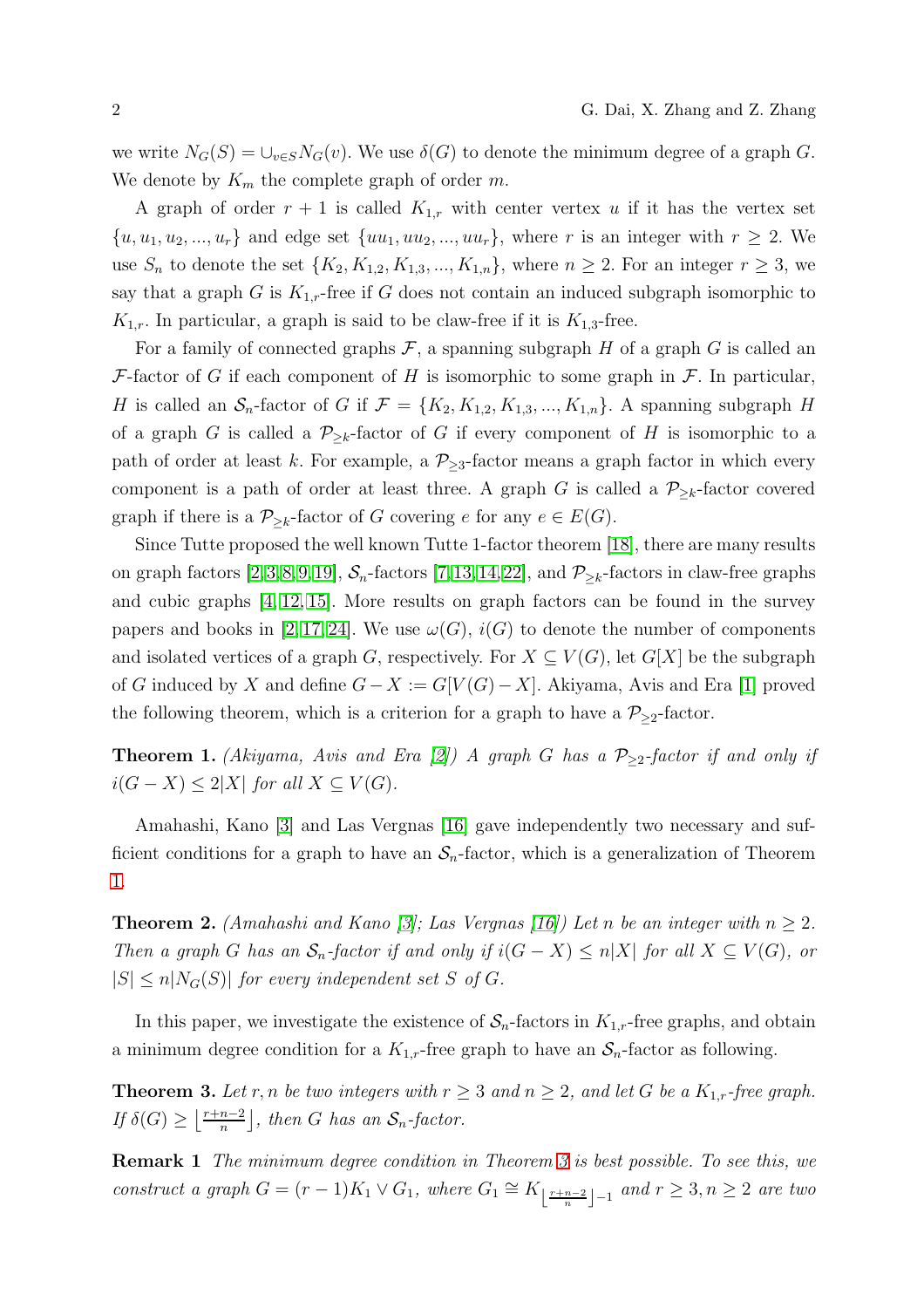integers. It is obvious that  $\delta(G) = \left| \frac{r+n-2}{n} \right|$  $\left[\frac{n-2}{n}\right] - 1$  and G is  $K_{1,r}$ -free. We choose  $X = V(G_1)$ , and so  $|X| = \left\lfloor \frac{r+n-2}{n} \right\rfloor$  $\left\lfloor \frac{n-2}{n} \right\rfloor - 1$ . Thus, we have

$$
i(G - X) = r - 1 > n \times \left( \left\lfloor \frac{r + n - 2}{n} \right\rfloor - 1 \right) = n|X|.
$$

In view of Theorem [12,](#page-4-0) G has no  $S_n$ -factor.

Since the graph  $P_k$ ,  $k \geq 4$  itself has a  $\{P_2, P_3\}$ -factor, it is easy to verify that a graph has a  $\mathcal{P}_{\geq 2}$ -factor if and only if it has a  $\{K_2, K_{1,2}\}$ -factor. Let  $n = 2$ , then by Theorem [3,](#page-1-1) we can obtain the the following corollary immediately.

**Corollary** 4 Let r be an integer with  $r \geq 3$ , and let G be a  $K_{1,r}$ -free graph. If  $\delta(G) \geq \left\lfloor \frac{r}{2} \right\rfloor$  $\frac{r}{2}$ , then G has a  $P_{\geq 2}$ -factor.

Kaneko [\[10\]](#page-11-12) introduced the concept of a sun and gave a characterization for a graph with a  $P_{\geq 3}$ -factor. It is perhaps the first characterization of graphs which have a path factor not including  $P_2$ . Recently, Kano et al. [\[11\]](#page-11-13) presented a simpler proof for Kaneko's theorem [\[10\]](#page-11-12).

A graph H is called factor-critical if  $H-\{v\}$  has a 1-factor for each  $v \in V(H)$ . Let H be a factor-critical graph and  $V(H) = \{v_1, v_2, ..., v_n\}$ . By adding new vertices  $\{u_1, u_2, ..., u_n\}$ together with new edges  $\{v_i u_i : 1 \le i \le n\}$  to H, the resulting graph is called a sun. Note that, according to Kaneko [\[10\]](#page-11-12), we regard  $K_1$  and  $K_2$  also as a sun, respectively. Usually, the suns other than  $K_1$  are called big suns. It is called a sun component of  $G - X$  if the component of  $G - X$  is isomorphic to a sun. We denote by  $sun(G - X)$  the number of sun components in  $G - X$ .

<span id="page-2-0"></span>**Theorem 5.** (Kaneko [\[10\]](#page-11-12)) A graph G has a  $P_{\geq 3}$ -factor if and only if sun(G−X) ≤ 2|X| for all  $X \subseteq V(G)$ .

<span id="page-2-1"></span>From Theorem [5,](#page-2-0) Kaneko [\[10\]](#page-11-12) immediately deduce the following corollary.

**Corollary 6** (Kaneko [\[10\]](#page-11-12)) Every claw-free graph with minimum degree at least 2 has a  $P_{\geq 3}$ -factor.

<span id="page-2-2"></span>We extend Corollary [6](#page-2-1) and obtain a minimum degree condition for a  $K_{1,r}$ -free graph admitting a  $P_{\geq 3}$ -factor.

**Theorem 7.** Let r be an integer with  $r \geq 3$ , and let G be a  $K_{1,r}$ -free graph. If  $\delta(G) \geq$  $\frac{r}{2}$  $\lfloor \frac{r}{2} \rfloor + 1$ , then G has a  $\mathcal{P}_{\geq 3}$ -factor.

Remark 2 The minimum degree condition in Theorem [7](#page-2-2) is best possible. To see this, we construct a graph  $G = (r-1)K_2 \vee K_{\lfloor \frac{r}{2} \rfloor - 1}$ , where  $r \geq 3$  is an integer. It is obvious that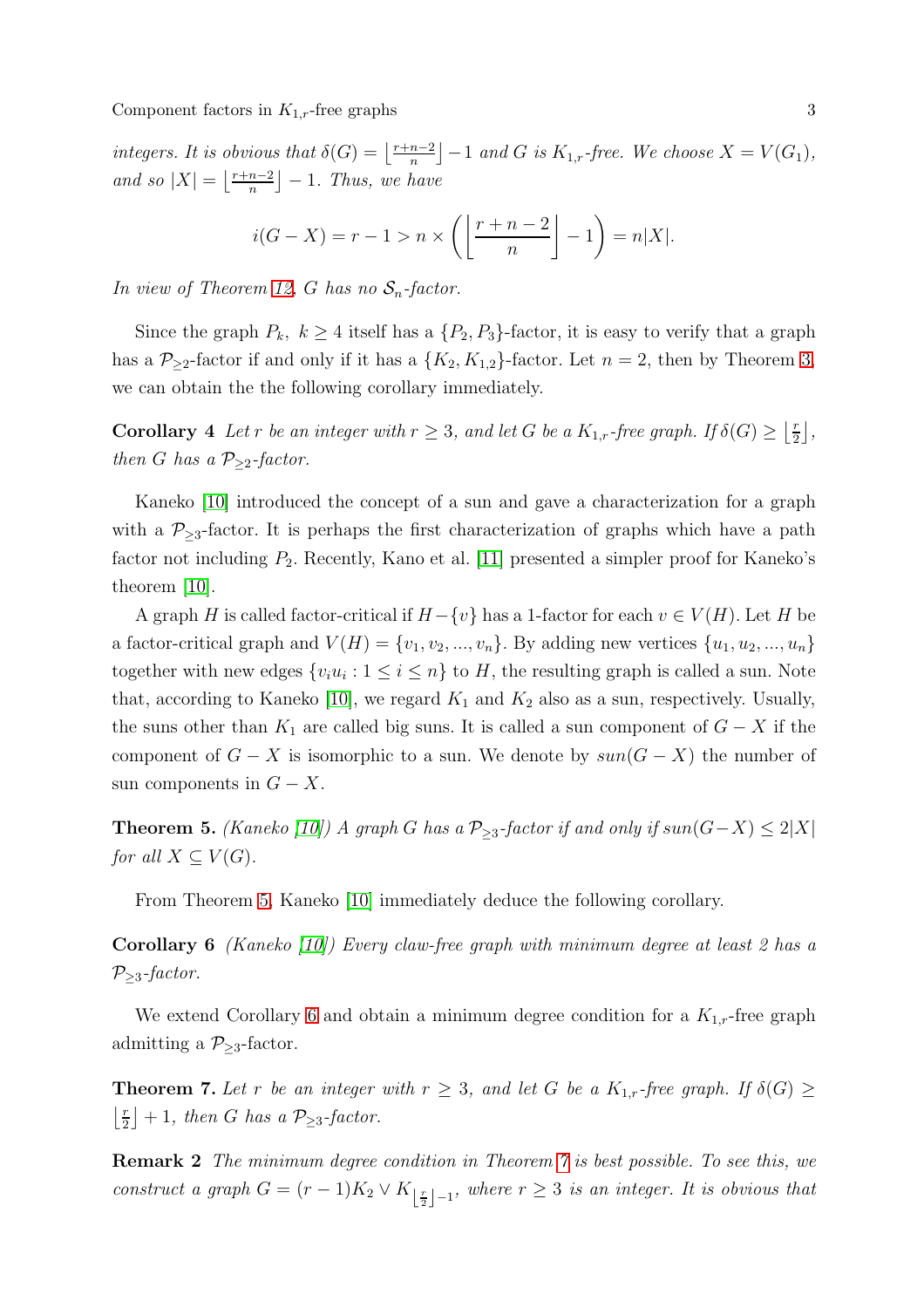$\delta(G) = \left\lfloor \frac{r}{2} \right\rfloor$  $\lfloor \frac{r}{2} \rfloor$  and G is  $K_{1,r}$ -free. We choose  $X = V(K_{\lfloor \frac{r}{2} \rfloor - 1})$ , and so  $|X| = \lfloor \frac{r}{2} \rfloor$  $\lfloor \frac{r}{2} \rfloor - 1$ . Thus, we have

$$
sun(G - X) = r - 1 > 2 \times \left( \left\lfloor \frac{r}{2} \right\rfloor - 1 \right) = 2|X|.
$$

In view of Theorem [5,](#page-2-0) G has no  $P_{\geq 3}$ -factor.

Zhang and Zhou [\[25\]](#page-12-1) proposed the concept of path-factor covered graphs, which is a generalization of matching covered graphs. They also obtained a characterization for  $P_{\geq 2}$ -factor and  $P_{\geq 3}$ -factor covered graphs, respectively.

<span id="page-3-1"></span>**Theorem 8.** (Zhang et al. [\[25\]](#page-12-1)) Let G be a connected graph. Then G is a  $\mathcal{P}_{\geq 2}$ -factor covered graph if and only if  $i(G - S) \le 2|S| - \varepsilon_1(S)$  for all  $S \subseteq V(G)$ , where  $\varepsilon_1(S)$  is defined by

$$
\varepsilon_1(S) = \begin{cases}\n2 & \text{if } S \neq \emptyset \text{ and } S \text{ is not an independent set;} \\
1 & \text{if } S \text{ is a nonempty independent set and there exists a nontrivial component of } G-S; \\
0 & \text{otherwise.}\n\end{cases}
$$

<span id="page-3-2"></span>**Theorem 9.** (Zhang et al. [\[25\]](#page-12-1)) Let G be a connected graph. Then G is a  $P_{\geq 3}$ -factor covered graph if and only if  $sun(G-S) \leq 2|S| - \varepsilon_2(S)$  for all  $S \subseteq V(G)$ , where  $\varepsilon_2(S)$  is defined by

$$
\varepsilon_2(S) = \begin{cases}\n2 & \text{if } S \neq \emptyset \text{ and } S \text{ is not an independent set;} \\
1 & \text{if } S \text{ is a nonempty independent set and there exists a } \\
 & \text{non-sum component of } G-S; \\
0 & \text{otherwise.} \n\end{cases}
$$

The first author of this paper has verified that a claw-free graph G is a  $P_{\geq 2}$ -factor covered graph if  $\delta(G) \geq 2$  [\[6\]](#page-10-5). We extend the above result and obtain a minimum degree condition for a  $K_{1,r}$ -free graph being a  $\mathcal{P}_{\geq 2}$ -factor covered graph.

<span id="page-3-0"></span>**Theorem 10.** Let r be an integer with  $r \geq 3$ , and let G be a  $K_{1,r}$ -free graph. If  $\delta(G) \geq$  $\frac{r}{2}$  $\lfloor \frac{r}{2} \rfloor + 1$ , then G is a  $\mathcal{P}_{\geq 2}$ -factor covered graph.

Remark 3 The minimum degree condition in Theorem [10](#page-3-0) is best possible. In order to show this, we construct a graph  $G = (r-1)K_1 \vee K_{\lfloor \frac{r}{2} \rfloor}$ , where  $r \geq 3$  is an integer. It is *obvious that*  $\delta(G) = \left| \frac{r}{2} \right|$  $\lfloor \frac{r}{2} \rfloor$  and G is  $K_{1,r}$ -free. We choose  $S = V(K_{\lfloor \frac{r}{2} \rfloor})$ , and so  $|S| = \lfloor \frac{r}{2} \rfloor$  $\frac{r}{2}$ . Note that  $\varepsilon_1(S) = 2$ . Thus, we have

$$
i(G - S) = r - 1 > 2 \times \left\lfloor \frac{r}{2} \right\rfloor - 2 = 2|S| - \varepsilon_1(S).
$$

In terms of Theorem [8,](#page-3-1) G is not a  $P_{\geq 2}$ -factor covered graph.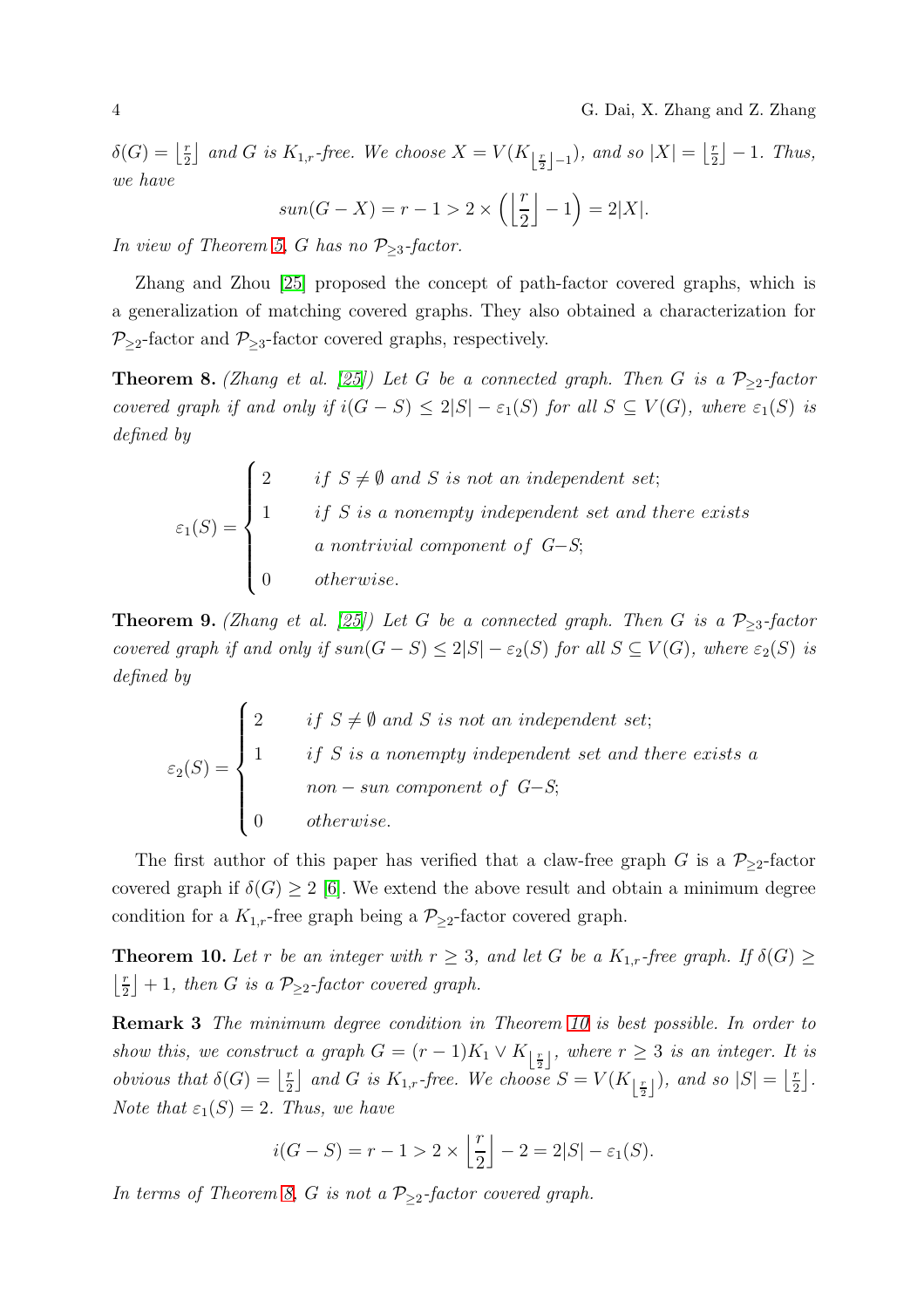Component factors in  $K_{1,r}$ -free graphs 5

<span id="page-4-1"></span>The first author of this paper has also verified that a claw-free graph G is a  $P_{\geq 3}$ -factor covered graph if  $\delta(G) \geq 3$  [\[6\]](#page-10-5). We extend the above result and obtain a minimum degree condition for a  $K_{1,r}$ -free graph being a  $\mathcal{P}_{\geq 3}$ -factor covered graph.

**Theorem 11.** Let r be an integer with  $r \geq 3$ , and let G be a  $K_{1,r}$ -free graph. If  $\delta(G) \geq$  $\frac{r}{2}$  $\left\lfloor \frac{r}{2} \right\rfloor + 2$ , then G is a  $\mathcal{P}_{\geq 3}$ -factor covered graph.

Remark 4 The minimum degree condition in Theorem [11](#page-4-1) is best possible. In order to show this, we construct a graph  $G = (r-1)K_2 \vee K_{\lfloor \frac{r}{2} \rfloor}$ , where  $r \geq 3$  is an integer. It is obvious that  $\delta(G) = \left| \frac{r}{2} \right|$  $\left\{ \frac{r}{2} \right\} + 1$  and G is  $K_{1,r}$ -free. We choose  $S = V(K_{\left\lfloor{\frac{r}{2}}\right\rfloor}),$  and so  $|S| = \left\lfloor \frac{r}{2} \right\rfloor$  $\lfloor \frac{r}{2} \rfloor$ . Note that  $\varepsilon_2(S) = 2$ . Thus, we have

$$
sun(G - S) = r - 1 > 2 \times \left\lfloor \frac{r}{2} \right\rfloor - 2 = 2|S| - \varepsilon_2(S).
$$

In terms of Theorem [9,](#page-3-2) G is not a  $P_{\geq 3}$ -factor covered graph.

<span id="page-4-0"></span>Let  $n = 2$ , then  $S_n = \{P_2, P_3\}$ . The following is a main result in [\[20\]](#page-11-14) and [\[23\]](#page-11-15).

**Theorem 12.** Let G be a connected graph. G is a  $\{P_2, P_3\}$ -factor covered graph if and only if  $i(G - S) \leq 2|S| - \varepsilon_3(S)$  for all  $S \subseteq V(G)$ , where  $\varepsilon_3(S)$  is defined by

$$
\varepsilon_3(S) = \begin{cases} 3 & \text{if nonempty set } X \text{ is not independent;} \\ 0 & \text{otherwise.} \end{cases}
$$

Note that a graph is a  $P_{\geq 2}$ -factor covered graph not equivalent to a  $\{P_2, P_3\}$ -factor covered graph. For example,  $P := x_1x_2x_3x_4$  is a  $P_{\geq 2}$ -factor covered graph and it has no  $\{P_2, P_3\}$ -factor to cover edge  $x_2x_3$ . We give a sufficient condition for a  $K_{1,r}$ -free graph to be a  $\{P_2, P_3\}$ -factor covered graph.

<span id="page-4-2"></span>**Theorem 13.** Let r be an integer with  $r \geq 3$ , and let G be a  $K_{1,r}$ -free graph. If  $\delta(G) \geq$  $\lceil \frac{r}{2} \rceil$  $\lfloor \frac{r}{2} \rfloor + 1$ , then G is a  $\{P_2, P_3\}$ -factor covered graph.

Remark 5 The minimum degree condition in Theorem [13](#page-4-2) is best possible. In order to show this, we construct a graph  $G = (r-1)K_1 \vee K_{\lceil \frac{r}{2} \rceil}$ , where  $r \geq 3$  is an integer. It is *obvious that*  $\delta(G) = \lceil \frac{r}{2} \rceil$  $\lfloor \frac{r}{2} \rfloor$  and G is  $K_{1,r}$ -free. We choose  $S = V(K_{\lceil \frac{r}{2} \rceil})$ , and so  $|S| = \lceil \frac{r}{2} \rceil$  $\frac{r}{2}$ . Note that  $\varepsilon_3(S) = 3$ . Thus, we have

$$
i(G - S) = r - 1 > 2 \times \left\lceil \frac{r}{2} \right\rceil - 3 = 2|S| - \varepsilon_3(S).
$$

In terms of Theorem [12,](#page-4-0) G is not a  $\{P_2, P_3\}$ -factor covered graph.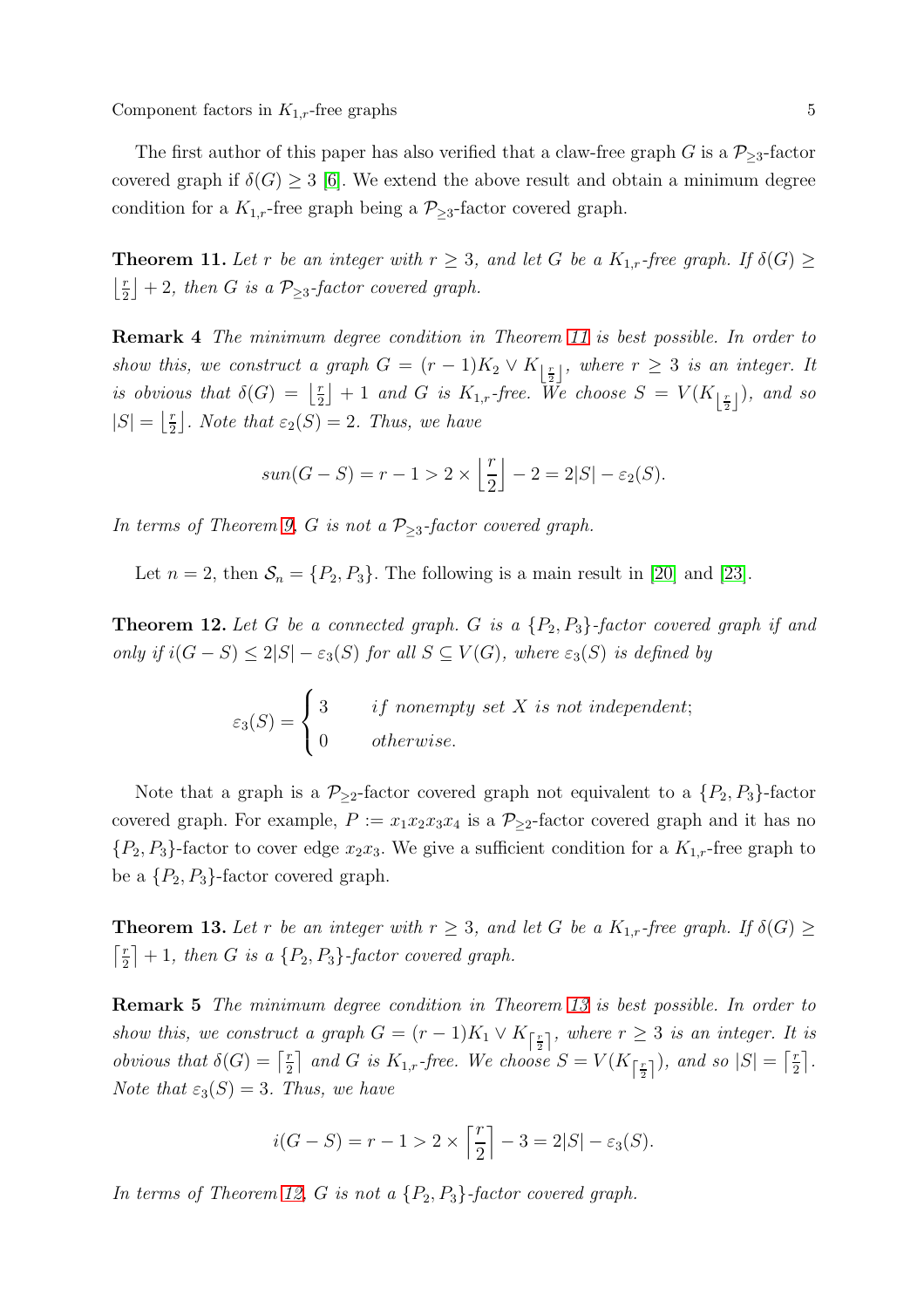#### 2. Proof of Theorem [3](#page-1-1)

By contradiction, suppose that Theorem [3](#page-1-1) is not hold. Then, there exists a  $K_{1,r}$ -free graph G such that  $\delta(G) \geq \left\lfloor \frac{r+n-2}{n} \right\rfloor$  $\left[\frac{n-2}{n}\right]$ , and G has no  $S_n$ -factor. It is easy to find that G has a connected component G' such that G' has no  $S_n$ -factor. Note that G' is also a  $K_{1,r}$ -free graph and  $\delta(G') \geq \left\lfloor \frac{r+n-2}{n} \right\rfloor$  $\left\lfloor \frac{n-2}{n} \right\rfloor \geq 1$ . By Theorem [12,](#page-4-0) there exists a subset  $X \subseteq V(G')$  such that  $i(G' - X) > n|X|$ . In terms of the integrality of  $i(G' - X)$ , we obtain that

<span id="page-5-1"></span>
$$
i(G'-X) \ge n|X| + 1. \tag{1}
$$

## <span id="page-5-0"></span>Claim 2.1  $X \neq \emptyset$ .

*Proof.* Suppose  $X = \emptyset$ , then  $i(G') = i(G' - X) \ge n|X| + 1 = 1$ . Since G' is a connected graph, we obtain that  $G'$  is a isolated vertex, which contradicts the minimum degree of G′ . This completes the proof of Claim [2.1.](#page-5-0)  $\Box$ 

By Claim [2.1,](#page-5-0)  $X \neq \emptyset$ . Let  $X = \{x_1, x_2, ..., x_k\}$ , then  $|X| = k$ . Let  $Y = \{y_1, y_2, ..., y_m\}$ be the set of isolated vertices of  $G' - X$ . Then, by [\(1\)](#page-5-1), we have that

<span id="page-5-2"></span>
$$
i(G'-X) = m \ge nk + 1.
$$
\n<sup>(2)</sup>

Next, we construct a bipartite subgraph F of G' such that  $V(F) = V(X) \cup V(Y)$  and  $x_iy_j \in E(F)$  if and only if  $x_iy_j \in E(G')$  for any  $i \in [1, k]$ ,  $j \in [1, m]$ . Since  $\delta(G') \geq$  $\frac{r+n-2}{n}$  $\left\lfloor \frac{n-2}{n} \right\rfloor$ , we have  $d_X(y_j) \geq \left\lfloor \frac{r+n-2}{n} \right\rfloor$  $\left[\frac{n-2}{n}\right]$  for any  $j \in [1, m]$ . By [\(2\)](#page-5-2), we can derive that

$$
|X| \ge d_X(y_j) \ge \left\lfloor \frac{r+n-2}{n} \right\rfloor,
$$

and thus

$$
|E(F)| = \sum_{j=1}^{m} d_F(y_j)
$$
  
\n
$$
\ge m \times \left\lfloor \frac{r+n-2}{n} \right\rfloor
$$
  
\n
$$
\ge (nk+1) \times \frac{r-1}{n}
$$
  
\n
$$
= kr + \frac{r-1}{n}.
$$

It follows immediately that

<span id="page-5-3"></span>
$$
\frac{|E(F)|}{|X|} \ge \frac{k(r-1) + \frac{r-1}{n}}{k} = r - 1 + \frac{r-1}{nk} > r - 1.
$$
 (3)

By pigeonhole principle and [\(3\)](#page-5-3), there exists  $x_i \in X$  such that  $d_F(x_i) \geq r$ . Let  $J =$  $N_F(x_i) \cap Y$ , then  $G'[\{x_i\} \cup J] \cong K_{1,|J|}$ . Since  $G'$  is  $K_{1,r}$ -free,  $|J| < r$ , which is a contradiction to that  $|J| = d_F(x_i) \geq r$ .

This completes the proof of Theorem [3.](#page-1-1)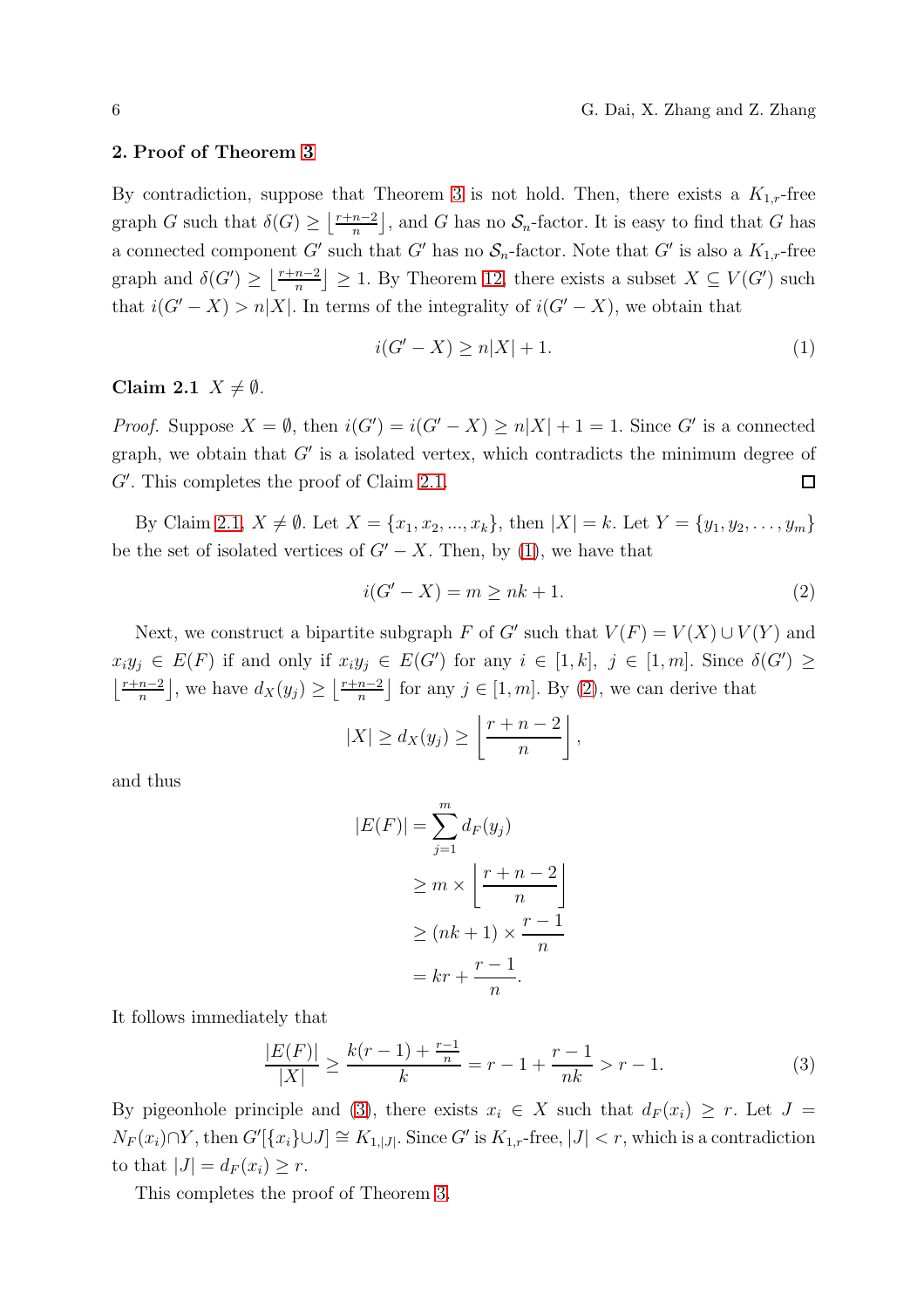Component factors in  $K_{1,r}$ -free graphs 7

#### 3. Proof of Theorem [7](#page-2-2)

By contradiction, suppose that Theorem [7](#page-2-2) is not hold. Then, there exists a  $K_{1,r}$ -free graph G such that  $\delta(G) \geq \left| \frac{r}{2} \right|$  $\lfloor \frac{r}{2} \rfloor + 1$ , and G has no  $\mathcal{P}_{\geq 3}$ -factor. It is easy to find that G has a connected component G' such that G' has no  $\mathcal{P}_{\geq 3}$ -factor. Note that G' is also a  $K_{1,r}$ -free graph and  $\delta(G') \geq \left| \frac{r}{2} \right|$  $\lfloor \frac{r}{2} \rfloor + 1 \geq 2$ . By Theorem [5,](#page-2-0) there exists a subset  $X \subseteq V(G')$  such that  $sun(G' - X) > 2|X|$ . In terms of the integrality of  $sun(G' - X)$ , we obtain that

<span id="page-6-1"></span>
$$
sun(G' - X) \ge 2|X| + 1.
$$
\n<sup>(4)</sup>

## <span id="page-6-0"></span>Claim 3.1  $X \neq \emptyset$ .

*Proof.* Suppose  $X = \emptyset$ , then  $sun(G') = sun(G' - X) \ge 2|X| + 1 = 1$ . On the other hand,  $sun(G') \leq \omega(G') = 1$  since G' is a connected graph. So, we obtain that G' is a big sun, which contradicts the minimum degree of  $G'$ . This completes the proof of Claim [3.1.](#page-6-0)  $\Box$ 

By Claim [3.1,](#page-6-0)  $X \neq \emptyset$ . Let  $X = \{x_1, x_2, ..., x_k\}$ , then  $|X| = k$ . Let  $\{C_1, C_2, ..., C_m\}$  be the set of sun components of  $G' - X$ . Then, by [\(4\)](#page-6-1), we have that

<span id="page-6-2"></span>
$$
sun(G' - X) = m \ge 2k + 1.
$$
\n<sup>(5)</sup>

For any  $i \in [1, m]$ , as  $C_i$  is a sun component, there exists  $y_i \in V(C_i)$  such that  $d_{C_i}(y_i) \leq 1$ . Let  $Y = \{y_1, y_2, \ldots, y_m\}$ . Then we construct a bipartite subgraph F of G' such that  $V(F) = V(X) \cup V(Y)$  and  $x_i y_j \in E(F)$  if and only if  $x_i y_j \in E(G')$  for any  $i \in [1, k]$ ,  $j \in$ [1, m]. Note that for any  $j \in [1, m]$ , we have  $d_{C_j}(y_j) \leq 1$ . Thus, for any  $j \in [1, m]$ ,

<span id="page-6-3"></span>
$$
d_F(y_j) = d_{G'}(y_j) - d_{C_j}(y_j) \ge \left\lfloor \frac{r}{2} \right\rfloor.
$$
 (6)

By [\(5\)](#page-6-2) and [\(6\)](#page-6-3), we can derive that

$$
|X| \geq d_F(y_j) \geq \left\lfloor \frac{r}{2} \right\rfloor,
$$

and thus

$$
|E(F)| = \sum_{j=1}^{m} d_F(y_j)
$$
  
\n
$$
\geq m \times \left\lfloor \frac{r}{2} \right\rfloor
$$
  
\n
$$
\geq (2k+1) \times \frac{r-1}{2}
$$
  
\n
$$
= k(r-1) + \frac{r-1}{2}.
$$

It follows immediately that

<span id="page-6-4"></span>
$$
\frac{|E(F)|}{|X|} \ge \frac{k(r-1) + \frac{r-1}{2}}{k} = r - 1 + \frac{r-1}{2k} > r - 1.
$$
 (7)

By pigeonhole principle and [\(7\)](#page-6-4), there exists  $x_i \in X$  such that  $d_F(x_i) \geq r$ . Let  $I =$  $N_F(x_i) \cap Y$ , then  $G'[\{x_i\} \cup I] \cong K_{1,|I|}$ . Since  $G'$  is  $K_{1,r}$ -free,  $|I| < r$ , which is a contradiction to that  $|I| = d_F(x_i) \ge r$ . This completes the proof of Theorem [7.](#page-2-2)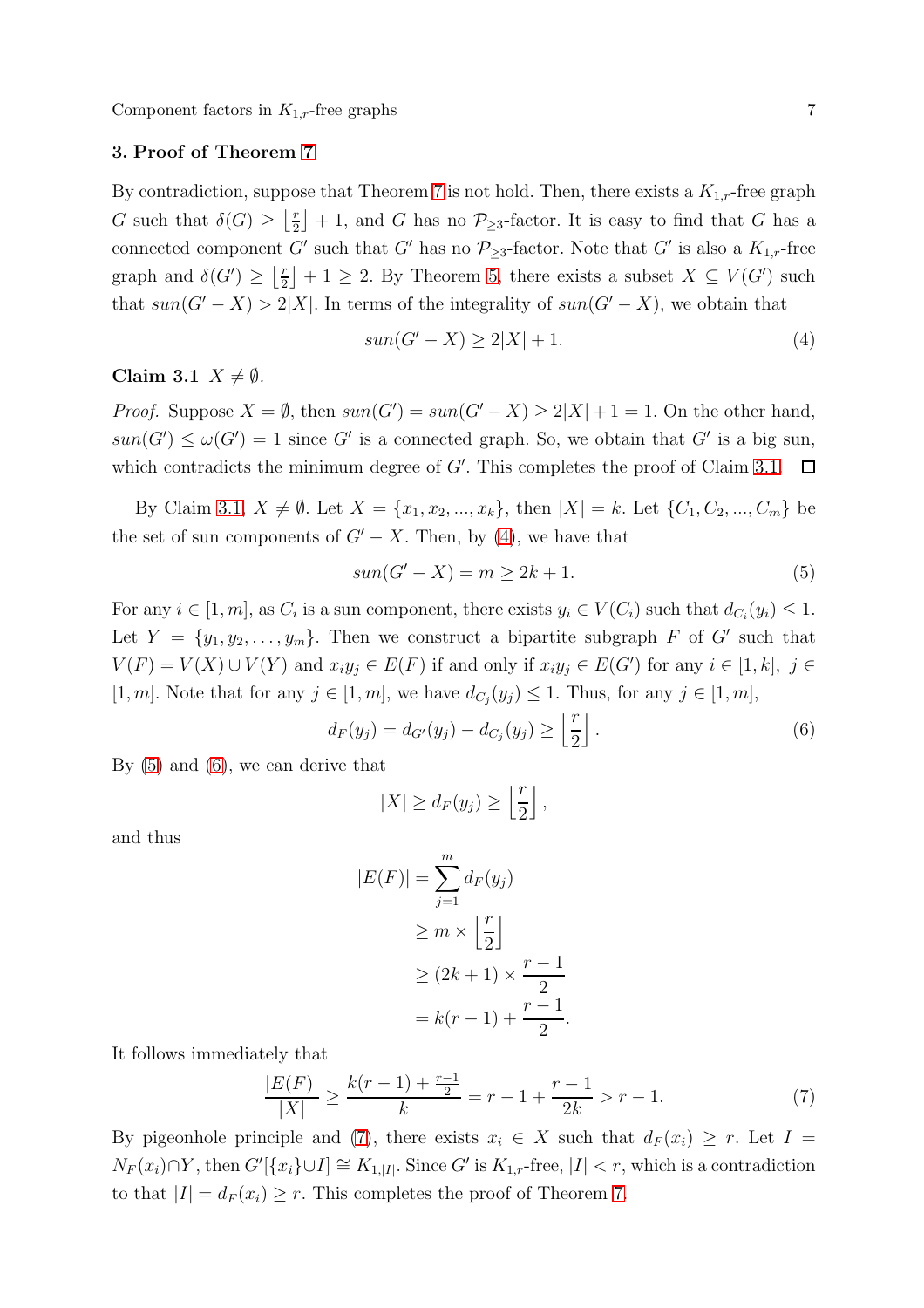#### 4. Proof of Theorem [10](#page-3-0)

By contradiction, suppose that Theorem [10](#page-3-0) is not hold. Then, there exists a  $K_{1,r}$ -free graph G such that  $\delta(G) \geq \left| \frac{r}{2} \right|$  $\lfloor \frac{r}{2} \rfloor + 1$ , and G is not a  $P_{\geq 2}$ -factor covered graph. It is easy to find that G has a connected component G' such that G' is not a  $\mathcal{P}_{\geq 2}$ -factor covered graph. Note that G' is also a  $K_{1,r}$ -free graph and  $\delta(G') \geq \left\lfloor \frac{r}{2} \right\rfloor$  $\lfloor \frac{r}{2} \rfloor + 1 \geq 2$ . By Theorem [8,](#page-3-1) there exists a subset  $S \subseteq V(G')$  such that  $i(G'-S) > 2|S| - \varepsilon_1(S)$ . In terms of the integrality of  $i(G'-S)$ , we obtain that  $i(G'-S) \geq 2|S| - \varepsilon_1(S) + 1$ .

We will distinguish two cases below to show that G is a  $\mathcal{P}_{\geq 2}$ -factor covered graph.

#### Case 1.  $S = \emptyset$ .

In this case, by the definition of  $\varepsilon_1(S)$ , we have  $\varepsilon_1(S) = 0$ . It follows easily that

$$
i(G') = i(G' - S) \ge 2|S| - \varepsilon_1(S) + 1 = 1.
$$

Since  $G'$  is a connected graph, we obtain that  $G'$  is a isolated vertex, which contradicts the minimum degree of  $G'$ . This completes the proof of Case 1.

## Case 2.  $S \neq \emptyset$ .

Let  $|S| = k$  and  $S = \{s_1, s_2, ..., s_k\}$ . By the definition of  $\varepsilon_1(S)$ , we have  $\varepsilon_1(S) \leq 2$ . It follows easily that

$$
i(G' - S) \ge 2|S| - \varepsilon_1(S) + 1 \ge 2|S| - 1.
$$

Let  $X = \{x_1, x_2, \ldots, x_m\}$  be the set of isolated vertices of  $G' - S$ , then  $i(G' - S) = m \ge$ 2k − 1. Next, we construct a bipartite subgraph H of G' such that  $V(H) = V(S) \cup V(X)$ and  $s_i x_j \in E(H)$  if and only if  $s_i x_j \in E(G')$  for any  $i \in [1, k]$ ,  $j \in [1, m]$ . Since  $\delta(G') \geq$  $\frac{r}{2}$  $\lfloor \frac{r}{2} \rfloor + 1$ , we have  $d_S(x_j) \geq \lfloor \frac{r}{2} \rfloor$  $\lfloor \frac{r}{2} \rfloor + 1$  for any  $j \in [1, m]$ . Then, we can derive that

$$
|S| \ge d_S(x_j) \ge \left\lfloor \frac{r}{2} \right\rfloor + 1,
$$

and thus

$$
|E(H)| = \sum_{j=1}^{m} d_H(x_j)
$$
  
\n
$$
\geq m \left( \left\lfloor \frac{r}{2} \right\rfloor + 1 \right)
$$
  
\n
$$
\geq (2k - 1) \times \frac{r+1}{2}
$$
  
\n
$$
= kr + \left( k - \frac{r+1}{2} \right)
$$
  
\n
$$
\geq kr.
$$

It follows immediately that

<span id="page-7-0"></span>
$$
\frac{|E(H)|}{|S|} \ge \frac{kr}{|S|} = r.
$$
\n<sup>(8)</sup>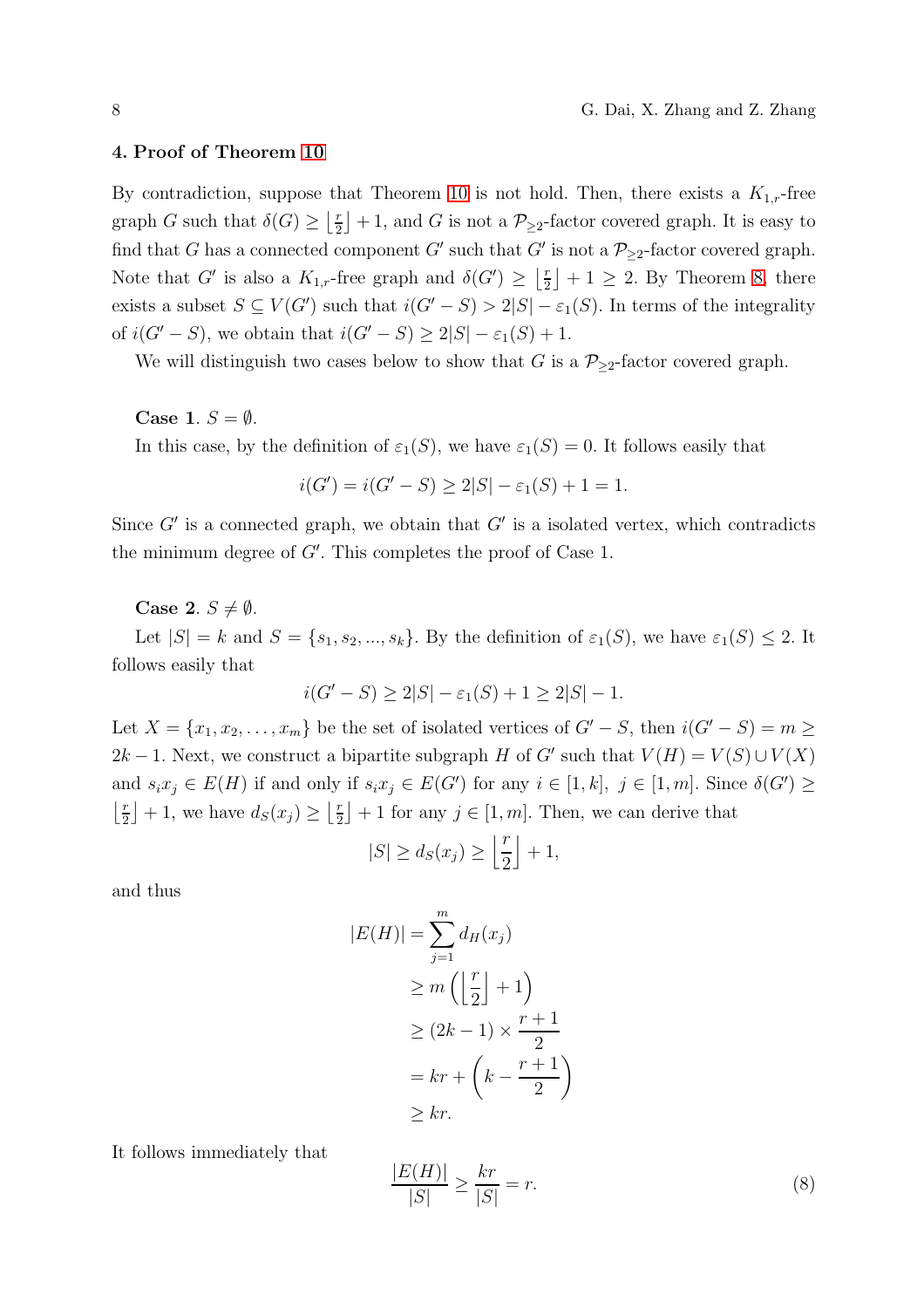By pigeonhole principle and [\(8\)](#page-7-0), there exists  $s_i \in S$  such that  $d_H(s_i) \geq r$ . Let  $J =$  $N_H(s_i) \cap X$ , then  $G'[\{s_i\} \cup J] \cong K_{1,|J|}$ . Since  $G'$  is  $K_{1,r}$ -free,  $|J| < r$ , which is a contradiction to that  $|J| = d_H(s_i) \geq r$ . This completes the proof of Case 2.

Combining Case 1 and Case 2, Theorem [10](#page-3-0) is proved.

# 5. Proof of Theorem [11](#page-4-1)

By contradiction, suppose that Theorem [11](#page-4-1) is not hold. Then, there exists a  $K_{1,r}$ -free graph G such that  $\delta(G) \geq \left\lfloor \frac{r}{2} \right\rfloor$  $\lfloor \frac{r}{2} \rfloor + 2$ , and G is not a  $\mathcal{P}_{\geq 3}$ -factor covered graph. It is easy to find that G has a connected component G' such that G' is not a  $\mathcal{P}_{\geq 3}$ -factor covered graph. Note that G' is also a  $K_{1,r}$ -free graph and  $\delta(G') \geq \left\lfloor \frac{r}{2} \right\rfloor$  $\lfloor \frac{r}{2} \rfloor + 2 \geq 3$ . By Theorem [9,](#page-3-2) there exists a subset  $S \subseteq V(G')$  such that  $sun(G'-S) > 2|S| - \varepsilon_2(S)$ . In terms of the integrality of  $sun(G' - S)$ , we obtain that  $sun(G' - S) \geq 2|S| - \varepsilon_2(S) + 1$ .

We will distinguish two cases below to show that G is a  $\mathcal{P}_{\geq 3}$ -factor covered graph.

Case 1.  $S = \emptyset$ .

In this case, by the definition of  $\varepsilon_2(S)$ , we have  $\varepsilon_2(S) = 0$ . It follows easily that

$$
sun(G') = sun(G' - S) \ge 2|S| - \varepsilon_2(S) + 1 = 1.
$$

On the other hand,  $sun(G') \leq \omega(G') = 1$  since G' is a connected graph. Combining the results above, we obtain that  $G'$  is a big sun, which contradicts the minimum degree of G′ . This completes the proof of Case 1.

Case 2.  $S \neq \emptyset$ .

Let  $|S| = k$  and  $S = \{s_1, s_2, ..., s_k\}$ . By the definition of  $\varepsilon_2(S)$ , we have  $\varepsilon_2(S) \leq 2$ . It follows easily that

$$
sun(G' - S) \ge 2|S| - \varepsilon_2(S) + 1 \ge 2|S| - 1.
$$

Let  $\{C_1, C_2, ..., C_m\}$  be the set of sun components of  $G' - S$ , then  $sun(G' - S) = m \ge$  $2k-1$ . For any  $i \in [1,m]$ , as  $C_i$  is a sun component, there exists  $x_i \in V(C_i)$  such that  $d_{C_i}(x_i) \leq 1$ . Let  $X = \{x_1, x_2, \ldots, x_m\}$ . Then we construct a bipartite subgraph H of G' such that  $V(H) = V(S) \cup V(X)$  and  $s_i x_j \in E(H)$  if and only if  $s_i x_j \in E(G')$  for any  $i \in [1, k], j \in [1, m]$ . Note that for any  $j \in [1, m]$ , we have  $d_{C_j}(x_j) \leq 1$ . Thus, for any  $j \in [1, m],$ 

<span id="page-8-0"></span>
$$
d_H(x_j) = d_{G'}(x_j) - d_{C_j}(x_j) \ge \left\lfloor \frac{r}{2} \right\rfloor + 1.
$$
 (9)

By [\(9\)](#page-8-0), we can derive that

$$
|S| \ge d_H(x_j) \ge \left\lfloor \frac{r}{2} \right\rfloor + 1,
$$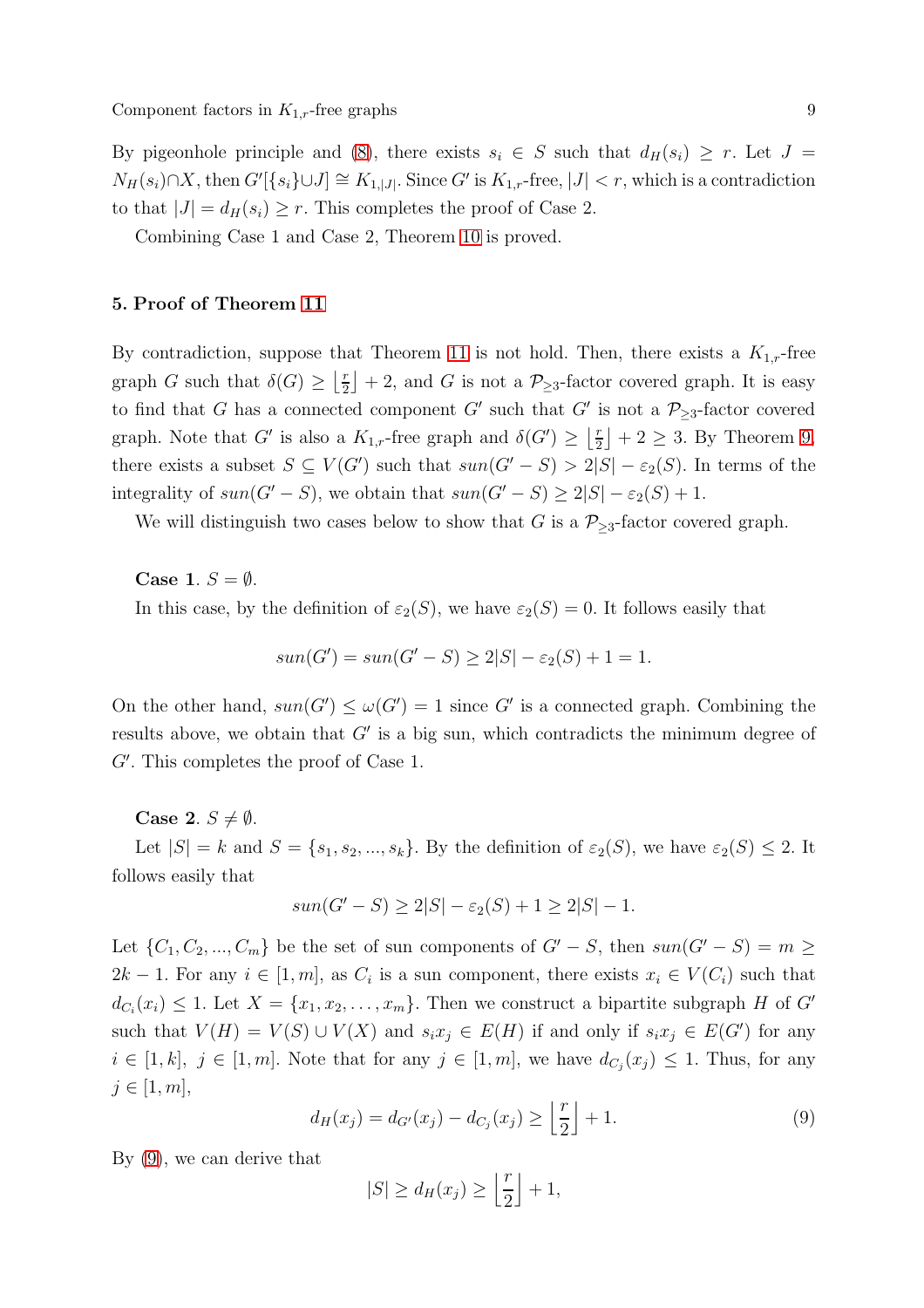and thus

$$
|E(H)| = \sum_{j=1}^{m} d_H(x_j)
$$
  
\n
$$
\ge m \left( \left\lfloor \frac{r}{2} \right\rfloor + 1 \right)
$$
  
\n
$$
\ge (2k - 1) \times \frac{r + 1}{2}
$$
  
\n
$$
= kr + \left( k - \frac{r + 1}{2} \right)
$$
  
\n
$$
\ge kr.
$$

It follows immediately that

<span id="page-9-0"></span>
$$
\frac{|E(H)|}{|S|} \ge \frac{kr}{|S|} = r.
$$
\n(10)

By pigeonhole principle and [\(10\)](#page-9-0), there exists  $s_i \in S$  such that  $d_H(s_i) \geq r$ . Let  $I =$  $N_H(s_i) \cap X$ , then  $G'[\{s_i\} \cup I] \cong K_{1,|I|}$ . Since  $G'$  is  $K_{1,r}$ -free,  $|I| < r$ , which is a contradiction to that  $|I| = d_H(s_i) \geq r$ . This completes the proof of Case 2.

Combining Case 1 and Case 2, Theorem [11](#page-4-1) is proved.

## 6. Proof of Theorem [13](#page-4-2)

By contradiction, suppose that Theorem [13](#page-4-2) is not hold. Then, there exists a  $K_{1,r}$ -free graph G such that  $\delta(G) \geq \lceil \frac{r}{2} \rceil$  $\lfloor \frac{r}{2} \rfloor + 1$ , and G is not a  $\{P_2, P_3\}$ -factor covered graph. It is easy to find that G has a connected component G' such that G' is not a  $\{P_2, P_3\}$ -factor covered graph. Note that G' is also a  $K_{1,r}$ -free graph and  $\delta(G') \geq \lceil \frac{r}{2} \rceil$  $\left\lfloor \frac{r}{2} \right\rfloor + 1 \geq 3$ . By Theorem [12,](#page-4-0) there exists a subset  $S \subseteq V(G')$  such that  $i(G'-S) > 2|S| - \varepsilon_3(S)$ . In terms of the integrality of  $i(G'-S)$ , we obtain that  $i(G'-S) \geq 2|S| - \varepsilon_3(S) + 1$ .

We will distinguish two cases below to show that G is a  $\{P_2, P_3\}$ -factor covered graph.

Case 1.  $|S|$  < 1. In this case, by the definition of  $\varepsilon_3(S)$ , we have  $\varepsilon_3(S) = 0$ . It follows easily that

$$
i(G') = i(G' - S) \ge 2|S| - \varepsilon_3(S) + 1 = 1.
$$

Since  $G'$  is a connected graph, we obtain that  $G'$  is a isolated vertex, which contradicts the minimum degree of  $G'$ . This completes the proof of Case 1.

**Case 2.**  $|S| \ge 2$ .

Let  $|S| = k$  and  $S = \{s_1, s_2, ..., s_k\}$ . By the definition of  $\varepsilon_3(S)$ , we have  $\varepsilon_3(S) \leq 3$ . It follows easily that

$$
i(G'-S) \ge 2|S| - \varepsilon_3(S) + 1 \ge 2|S| - 2.
$$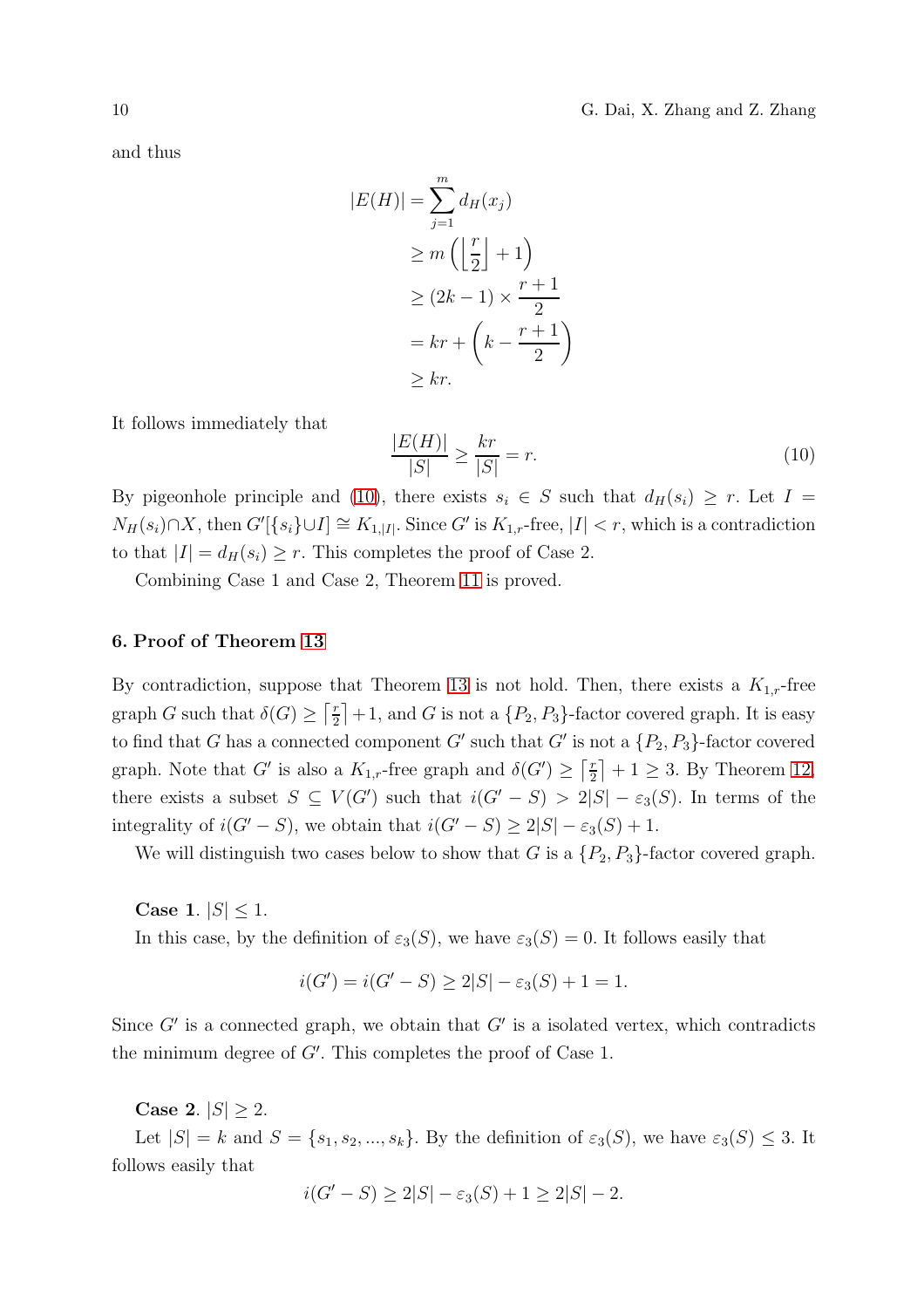Let  $X = \{x_1, x_2, \ldots, x_m\}$  be the set of isolated vertices of  $G' - S$ , then  $i(G' - S) = m \ge$ 2k − 2. Next, we construct a bipartite subgraph H of G' such that  $V(H) = V(S) \cup V(X)$ and  $s_ix_j \in E(H)$  if and only if  $s_ix_j \in E(G')$  for any  $i \in [1, k]$ ,  $j \in [1, m]$ . Since  $\delta(G') \geq$  $\lceil \frac{r}{2} \rceil$  $\left\lfloor \frac{r}{2} \right\rfloor + 1$ , we have  $d_S(x_j) \geq \left\lceil \frac{r}{2} \right\rceil$  $\lfloor \frac{r}{2} \rfloor + 1$  for any  $j \in [1, m]$ . Then, we can derive that

$$
|S| \ge d_S(x_j) \ge \left\lceil \frac{r}{2} \right\rceil + 1,
$$

and thus

$$
|E(H)| = \sum_{j=1}^{m} d_H(x_j)
$$
  
\n
$$
\geq m \left( \left\lceil \frac{r}{2} \right\rceil + 1 \right)
$$
  
\n
$$
\geq (2k - 2) \times \left( \frac{r}{2} + 1 \right)
$$
  
\n
$$
= kr + 2 \times \left( k - \frac{r}{2} - 1 \right)
$$
  
\n
$$
\geq kr.
$$

It follows immediately that

<span id="page-10-6"></span>
$$
\frac{|E(H)|}{|S|} \ge \frac{kr}{|S|} = r.
$$
\n(11)

By pigeonhole principle and [\(11\)](#page-10-6), there exists  $s_i \in S$  such that  $d_H(s_i) \geq r$ . Let  $J =$  $N_H(s_i) \cap X$ , then  $G'[\{s_i\} \cup J] \cong K_{1,|J|}$ . Since  $G'$  is  $K_{1,r}$ -free,  $|J| < r$ , which is a contradiction to that  $|J| = d_H(s_i) \ge r$ . This contradiction completes the proof of Theorem [13.](#page-4-2)

Acknowledgements. We are very grateful for the helpful comments from Professor Zhiquan Hu, which greatly help to improve the manuscript.

#### <span id="page-10-4"></span>References

- <span id="page-10-1"></span>1. J. Akiyama, D. Avis, H. Era, On a {1,2}-factor of a graph, TRU Math. 16 (1980) 97-102.
- <span id="page-10-2"></span>2. J. Akiyama, M. Kano, Factors and factorizations of graphs−a survey. J. Graph Theory. 9 (1985) 1-42.
- <span id="page-10-3"></span>3. A. Amahashi, M. Kano, Factors with given components. Discrete Math. 42 (1982) (1) 1-6.
- <span id="page-10-0"></span>4. K. Ando, Y. Egawa, A. Kaneko, K.I. Kawarabayashi, H. Matsuda, Path factors in claw-free graphs. Discrete Math. 243 (2002) 195-200.
- <span id="page-10-5"></span>5. J.A. Bondy, U.S.R. Murty, Graph theory with applications. North-Holland, NewYork-Amsterdam-Oxford, (1982).
- 6. G. Dai, The existence of path-factor covered graphs, Discuss. Math. Graph Theory, doi:10.7151/dmgt.2353.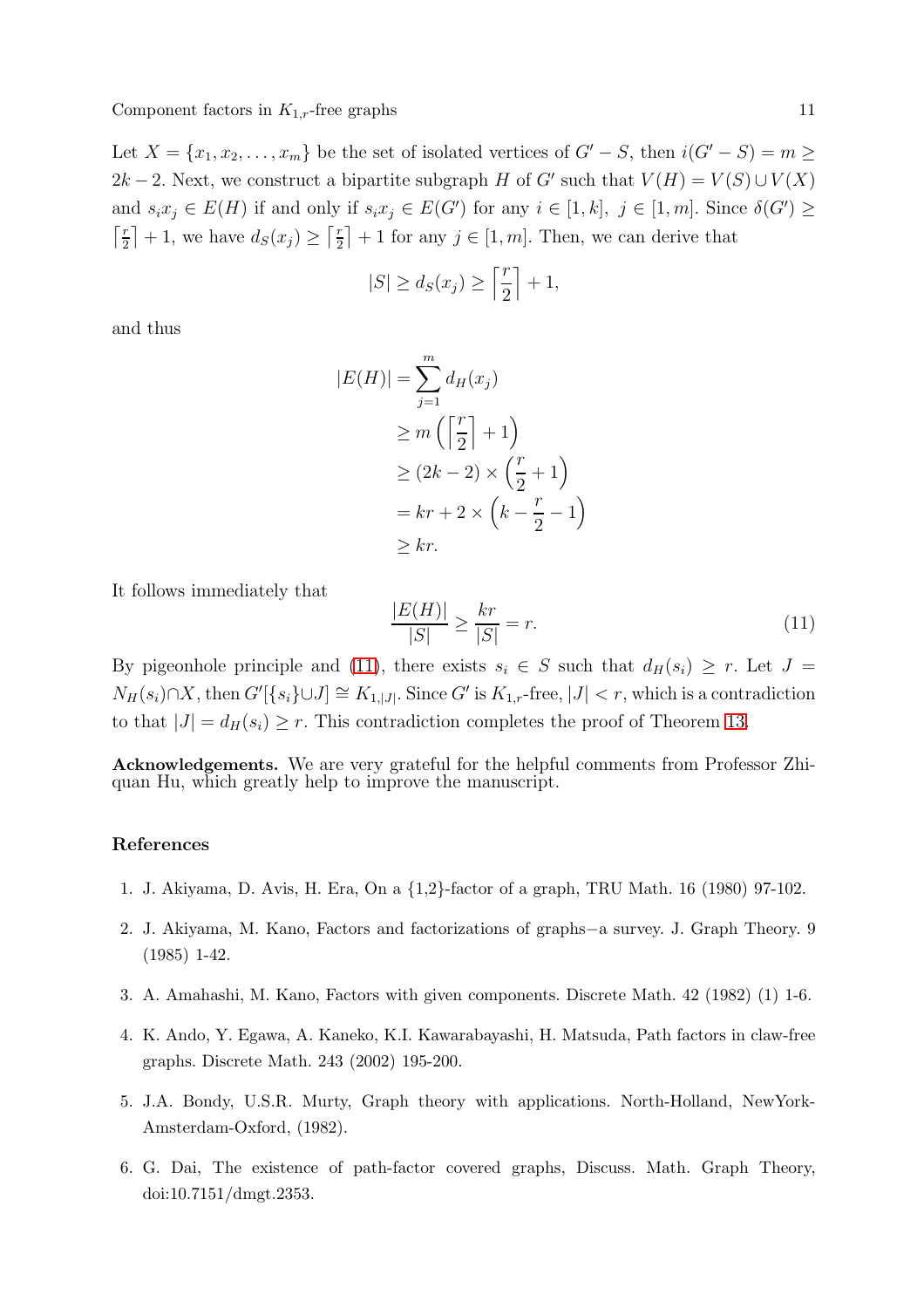- <span id="page-11-4"></span><span id="page-11-1"></span>7. Y. Egawa, S. Fujita, K. Ota,  $K_{1,3}$ -factors in graphs, Discrete Math. 308, (2008)(24) 5965-5973.
- <span id="page-11-2"></span>8. Y. Egawa, M. Furuya, K. Ozeki, Sufficient conditions for the existence of a path-factor which are related to odd components, J. Graph Theory, 89 (2018) 327-340.
- <span id="page-11-12"></span>9. A. Kaneko, A. Kelmans, T. Nishimura, On packing 3-vertex paths in a graph. J. Graph Theory. 36 (2001) 175-197.
- 10. A. Kaneko, A necessary and sufficient condition for the existence of a path factor every component of which is a path of length at least two. J. Combin. Theory Ser. B. 88 (2003) 195-218.
- <span id="page-11-13"></span><span id="page-11-8"></span>11. M. Kano, G.Y. Katona, Z. Kir´aly, Packing paths of length at least two, Discrete Math. 283 (2004) 129-135.
- <span id="page-11-5"></span>12. M. Kano, C. Lee, K. Suzuki, Path and cycle factors of cubic bipartite graphs, Discuss. Math. Graph Theory. 28 (2008) 551-556.
- <span id="page-11-6"></span>13. M. Kano, H. Lu and Q. Yu, Component factors with large components in graphs, Appl. Math. Lett. 23 (2010) 385-389.
- <span id="page-11-9"></span>14. M. Kano and A. Saito, Star-factors with large component. Discrete Math. 312 (2012) 2005- 2008.
- <span id="page-11-11"></span>15. K. Kawarabayashi, H. Matsuda, Y. Oda, K. Ota, Path factors in cubic graphs. J. Graph Theory. 39 (2002) 188-193.
- <span id="page-11-10"></span>16. M. Las Vergnas, An extension of Tutte's 1-factor theorem. Discrete Math. 23 (1978) (3) 241-255.
- <span id="page-11-0"></span>17. M.D. Plummer, Perspectives: Graph factors and factorization: 1985-2003: A survey, Discrete Math. 307 (2007) 791-821
- <span id="page-11-3"></span>18. W.T. Tutte, The factors of graphs, Canad. J. Math. 4 (1952) 314-328.
- <span id="page-11-14"></span>19. H. Wang, Path factors of bipartite graphs, J. Graph Theory. 18 (1994) 161-167.
- 20. Q. Yu, On star factor covered graphs, J. of Math. (PRC) 11 (1991) (4) 450-454.
- <span id="page-11-7"></span>21. Q. Yu, Counting the number of star-factors in graphs, J. Combin. Math. Conbin. Comput. 23 (1997), 65-76.
- <span id="page-11-15"></span>22. Q. Yu, On barrier sets of star-factors, Craphs Combin. 6 (1990) (1) 71-76.
- 23. Q. Yu, C. Chen, On tree-factor covered graphs, J. Combin. Math. Conbin. Comput. 2 (1987), 211-218.